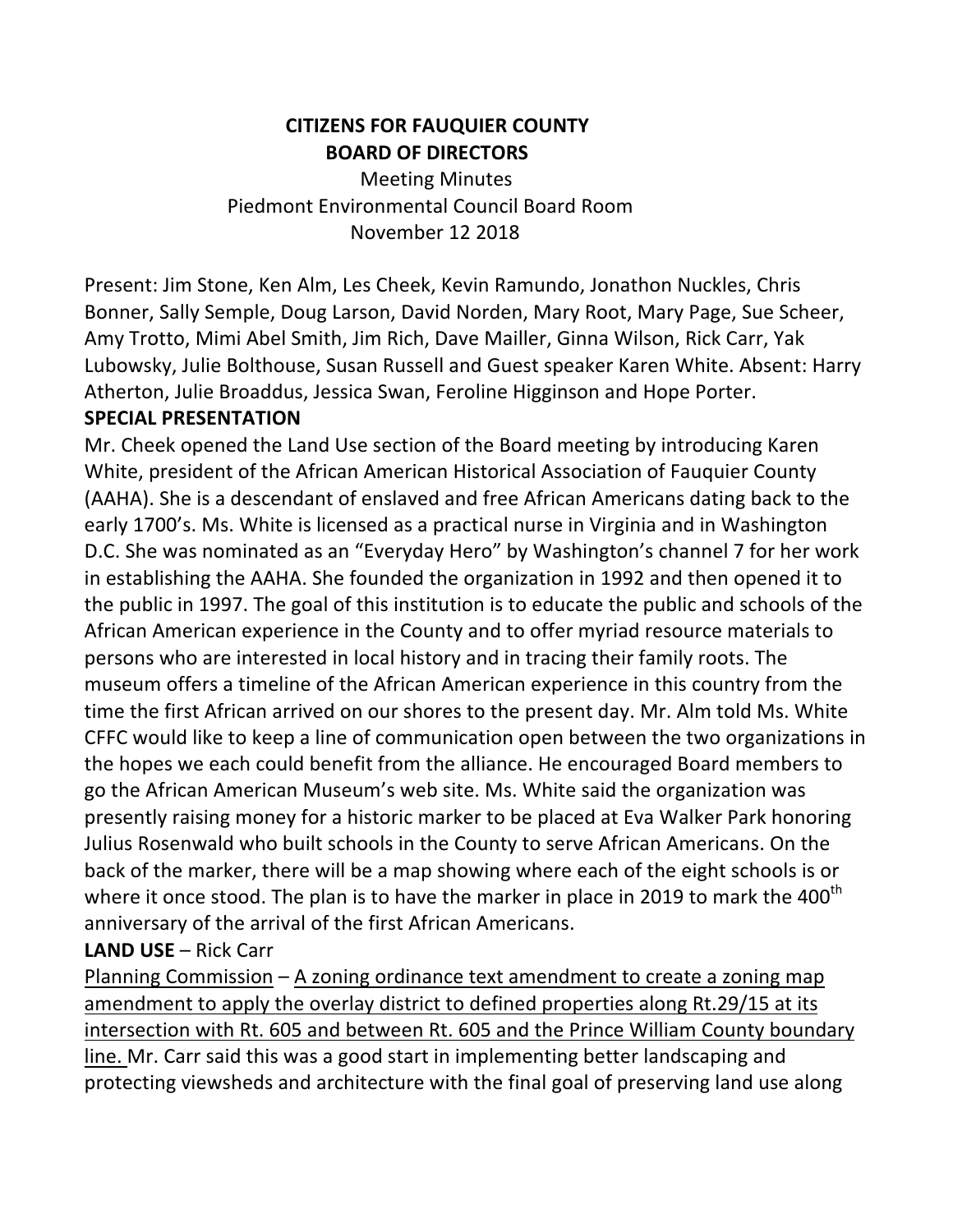this corridor. CFFC feels the project represents an excellent collaborative effort that warrants implementation and is consistent with the objectives and recommendations contained in the New Baltimore Service District Plan. However, because of the proposal's complexity, we recommend delaying action to resolve concerns of the Planning Commission, residents and business owners, and to identify any refinements needed to resolve issues raised. Rt. 29/215 intersection- Ms. Bolthouse announced there will be a meeting on the  $27<sup>th</sup>$  of November about preserving the historic sites in this area. She said VDOT has been very accommodating. Remington Technology Park  $-$ Ms. Bolthouse said there is some concern that rather than using gray water for cooling, the data center will start using groundwater.

Board of Supervisors  $-1$ .) Mr. Cheek reported the BOS is working with consultants to develop a plan to provide broadband service in the County with a budget of 20 million dollars. Getting service from poles to households is going to be expensive. The County is still working on it. 2.) Ms. Bolthouse said allowing above ground water and sewer pumping and a storage facility enables small infill development for townhouses and garden apartments. This amendment is designed for situations of failed drainfields and will be beneficial for workforce housing. Ms. Bolthouse announced that on December 1, 2018, PEC will be streaming a briefing on General Assembly issues for 2019 from 8:30  $-$ 12 noon. To view, one needs to sign up on the PEC web site.

Blackthorne Inn – Mr. Ramundo reported the Easton Porter Group (EPG) says they will soon come forward with a new application for this project and that it will be consistent with the 2014 BOS approved application. However, Mr. Ramundo said the preview of the new application shows basically nothing has changed. EPG would like to return to a CFFC Board meeting in the future to go over their new application. Nothing has been submitted to the County so far.

Walker Drive – Ms. Semple said the deadline from the court on the amended complaint is this coming Thursday. The hearing will be on December  $10^{th}$ .

# **REGULAR MEETING**

Mr. Cheek opened the regular session of the CFFC Board meeting at 1:40. The October minutes were approved as written and the November finance report was accepted.  $50<sup>th</sup>$  Anniversary – Mr. Lubowsky reported changes had been made to the draft of the magazine in accordance with committee members' comments and suggestions.

### **COMMUNICATIONS** – Chris Bonner

Mr. Bonner thanked the Board for their contributions to the  $50<sup>th</sup>$  anniversary magazine. It is hoped it will be printed soon and be available for distribution at the reception for Georgia Herbert at Hopefield on December  $5^{th}$ , as well as to the hospital and doctors' offices. Mr. Bonner thanked Ms. Semple for producing a spreadsheet that lists 70